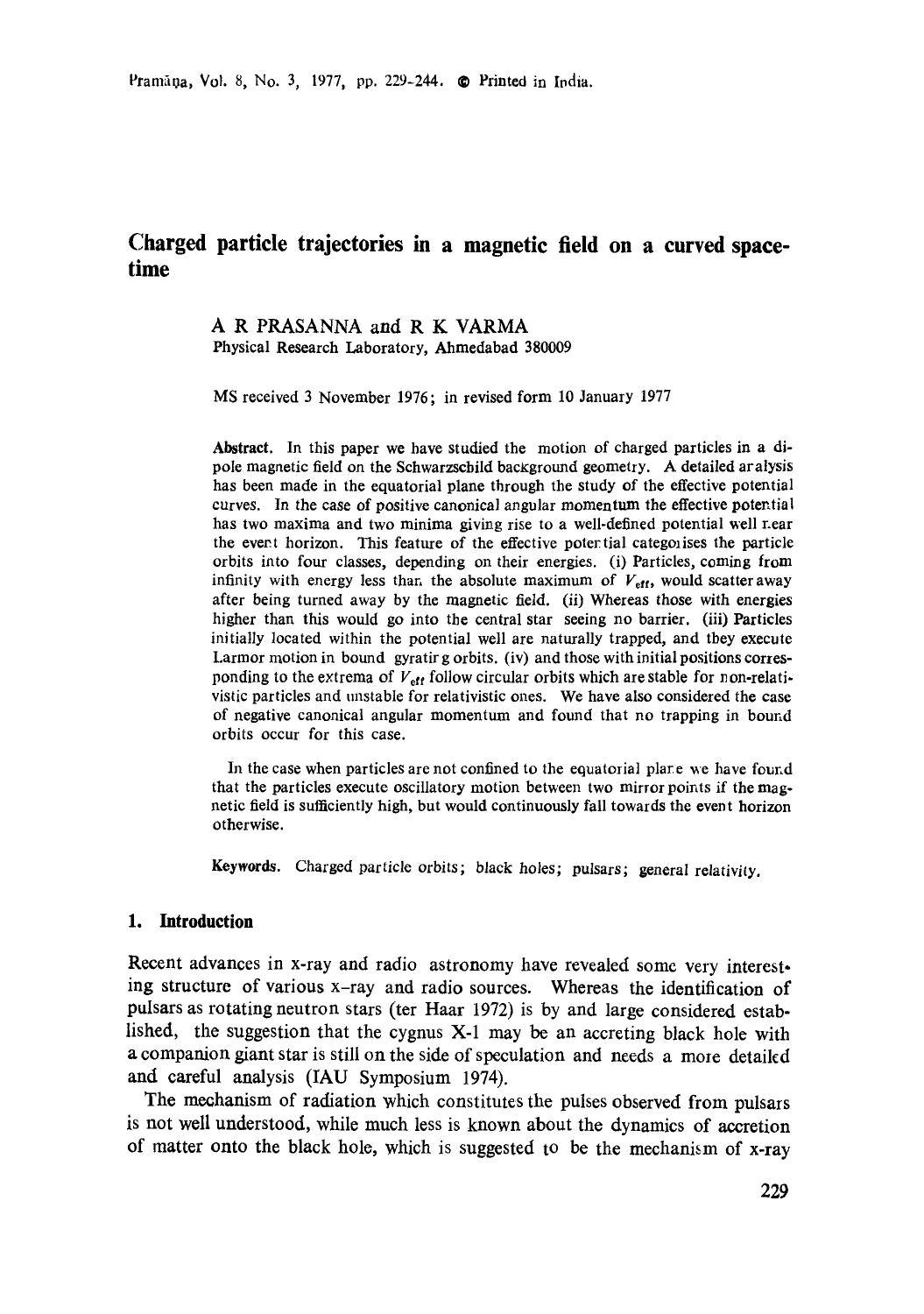emission. One suggestion which seems most reasonable is that these radiation emissions are due to plasma prccesses near such astrophysical objects like neutron stars and black holes (Theme and Novikov 1972, Zeldovich and Novikov 1973). Most of these astronomical objects are believed to have strong magnetic fields associated with them. Since these objects are quite massive  $(\geq 1 \, M_*)$  the gravitational field associated with them should necessarily be treated general relativistically in the sense of considering the space-time curvature associated with them. Hence it is most desirable to consider the dynamics of relativistic plasmas in the presence of a strong magnetic field on the curved space-time of the central body.

With this study in mind we first consider the dynamics of a charged particle in a dipole magnetic field on the curved background, of a non-rotating central body without any charge. So far, no exact solution of Einstein-Maxwell equations has been found which is asymptotically fiat, has *non-zero* magnetic dipole moment, but zero total charge, zero total magnetic monopole moment and zero total angular momentum.\* However, rather than look for exact solutions, we follow Ginzburg and Ozernoi (1964) and assume that the magnetic field energy is small so that its effect on the curvature may be neglected in comparison with that of the mass of the central body. As shown by the above authors, the background Schwarzschild geometry modifies the components of the dipole magnetic field. With this background, we study in this paper the motion of a charged particle in the presence of the modified magnetic dipole field on the Schwarzschild spacetime, through the usual geodesic equations including the Lorentz force terms.

In section 2, we obtain the components of the modified electromagnetic field tensor  $F_{ij}$  on Schwarzschild background and in section 3 the equations of motion are presented through a Lagrangian approach. Section 4 gives a detailed analysis of the nature of the orbits in the equatorial plane through the study of the effective potential curves and this is followed in section 5 by the actual evaluation of few orbits in the equatorial plane as well as motion along the field lines. Finally we have drawn few conclusions, which naturally suggest that in subsequent work we shall consider the motion of the guiding centre (centre of the Larmor circle for a particle gyrating in a magnetic field) on a curved background geometry which is an essential step for considering plasma-processes.

### **2. Evaluation of field components**

The background curved space-time is given by the Schwarzschild metric

$$
ds^{2} = -\left(1 - \frac{2m}{r}\right)^{-1} dr^{2} - r^{2} d\theta^{2} - r^{2} \sin^{2} \theta d\phi^{2} + \left(1 - \frac{2m}{r}\right) c^{2} dt^{2}
$$
\n(2.1)

where  $m = MG/c^2$ , M being the total mass of the source. We assume a dipole magnetic field which expressed in local Lorentz frame, has the components

$$
F_{(\theta\phi)}=B_r=\frac{2\mu\cos\theta}{r^3}f(r),
$$

<sup>\*</sup>We wish to thank K S Thorne and W Kinnersley for a correspondence regarding this **question,**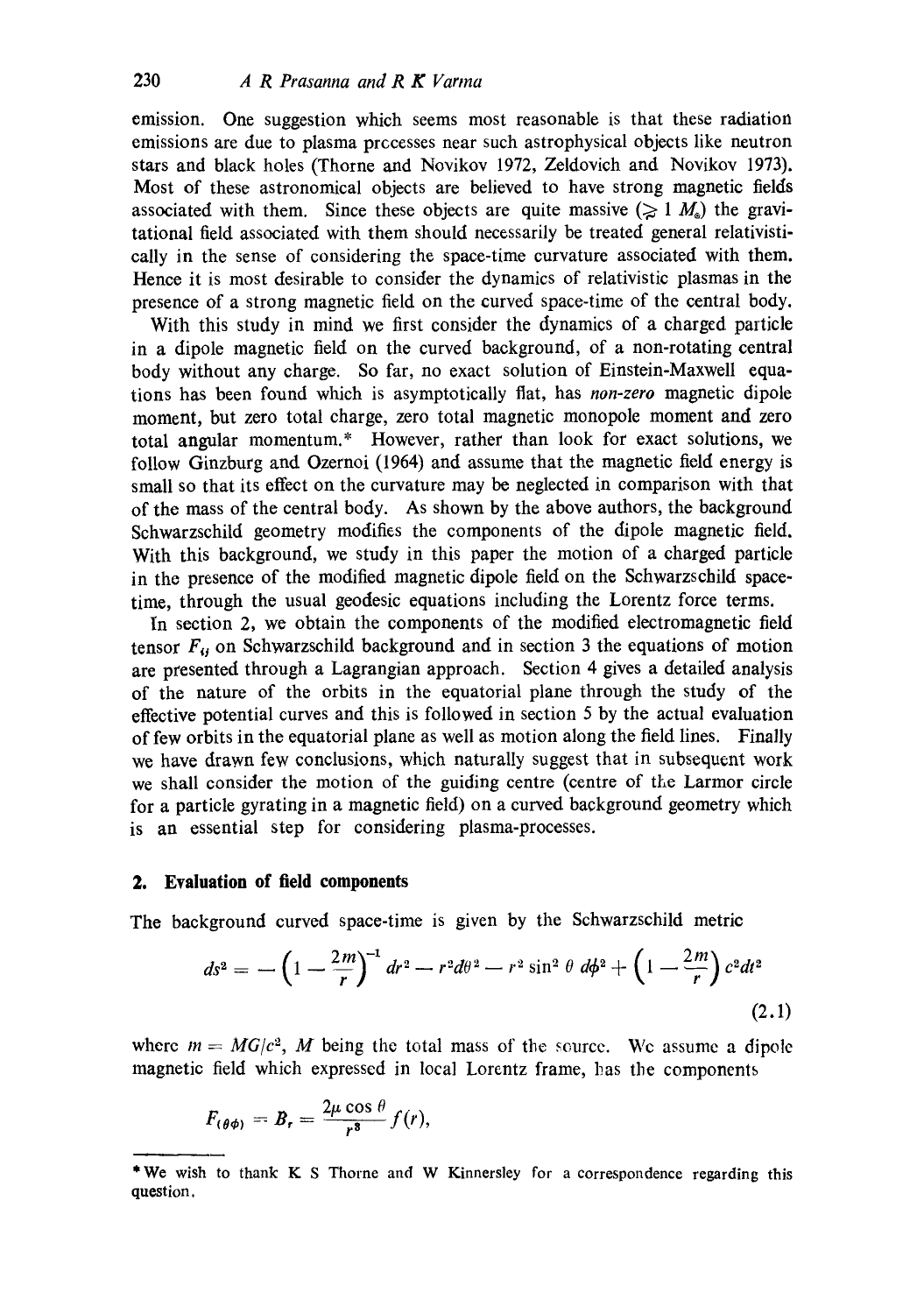$$
F_{(\phi r)} = B_{\theta} = \frac{\mu \sin \theta}{r^3} g(r),
$$
  

$$
F_{(r\theta)} = B_{\phi} = 0,
$$
 (2.2)

wherein  $\mu$  is the magnetic moment and  $f(r)$  and  $g(r)$  are two arbitrary functions which shall eventually represent the curvature effects in the magnetic field. The components of the orthonormal tetrad  $\lambda_i^{(a)}$  of the local Lorentz frame for Schwarzsehild geometry are given by

$$
\lambda_1^{(1)} = \left(1 - \frac{2m}{r}\right)^{-\frac{1}{2}}, \qquad \lambda_2^{(2)} = r
$$
  

$$
\lambda_3^{(3)} = r \sin \theta, \qquad \lambda_4^{(4)} = \left(1 - \frac{2m}{r}\right)^{\frac{1}{2}}
$$
 (2.3)

Hence the components of the electromagnetic field tensor  $F_{ij}$  defined in the Schwarzschild frame through,

$$
F_{ij} = \lambda_i^{(\alpha)} \lambda_j^{(\beta)} F_{(\alpha\beta)}
$$
 (2.4)

are given by

$$
F_{\theta\phi} = \frac{2\mu \sin \theta \cos \theta}{r} f(r),
$$
  
\n
$$
F_{\phi r} = \mu \left(1 - \frac{2m}{r}\right)^{-\frac{1}{2}} \frac{\sin^2 \theta}{r^2} g(r),
$$
  
\n
$$
F_{r\theta} = 0.
$$
\n(2.5)

In order to determine  $f$  and  $g$ , we now solve the Maxwell's equations, which in the absence of currents and charges are given by

$$
F_{ij}^{\mathcal{Y}} = 0, \quad F_{ij, k} + F_{jk, i} + F_{ki, j} = 0. \tag{2.6}
$$

Using the components of  $F_{ij}$  as given by (2.5) and the metric components (2.1), we get the equations

$$
\frac{d}{dr}(f/r) + \frac{g}{r^2 \left(1 - \frac{2m}{r}\right)^{\frac{1}{2}}} = 0,
$$
\n
$$
\frac{d}{dr}\left[\frac{\left(1 - \frac{2m}{r}\right)^{\frac{1}{2}}g}{r^2}\right] + \frac{2f}{r^3} = 0.
$$
\n(2.7)

Ginzburg and Ozernoi (1964) have solved the same set of equations while considering the external field of a magnetic star and we take their solution as given by

$$
f=-\frac{3r^3}{8m^3}\left[\ln\left(1-\frac{2m}{r}\right)+\frac{2m}{r}\left(1+\frac{m}{r}\right)\right],
$$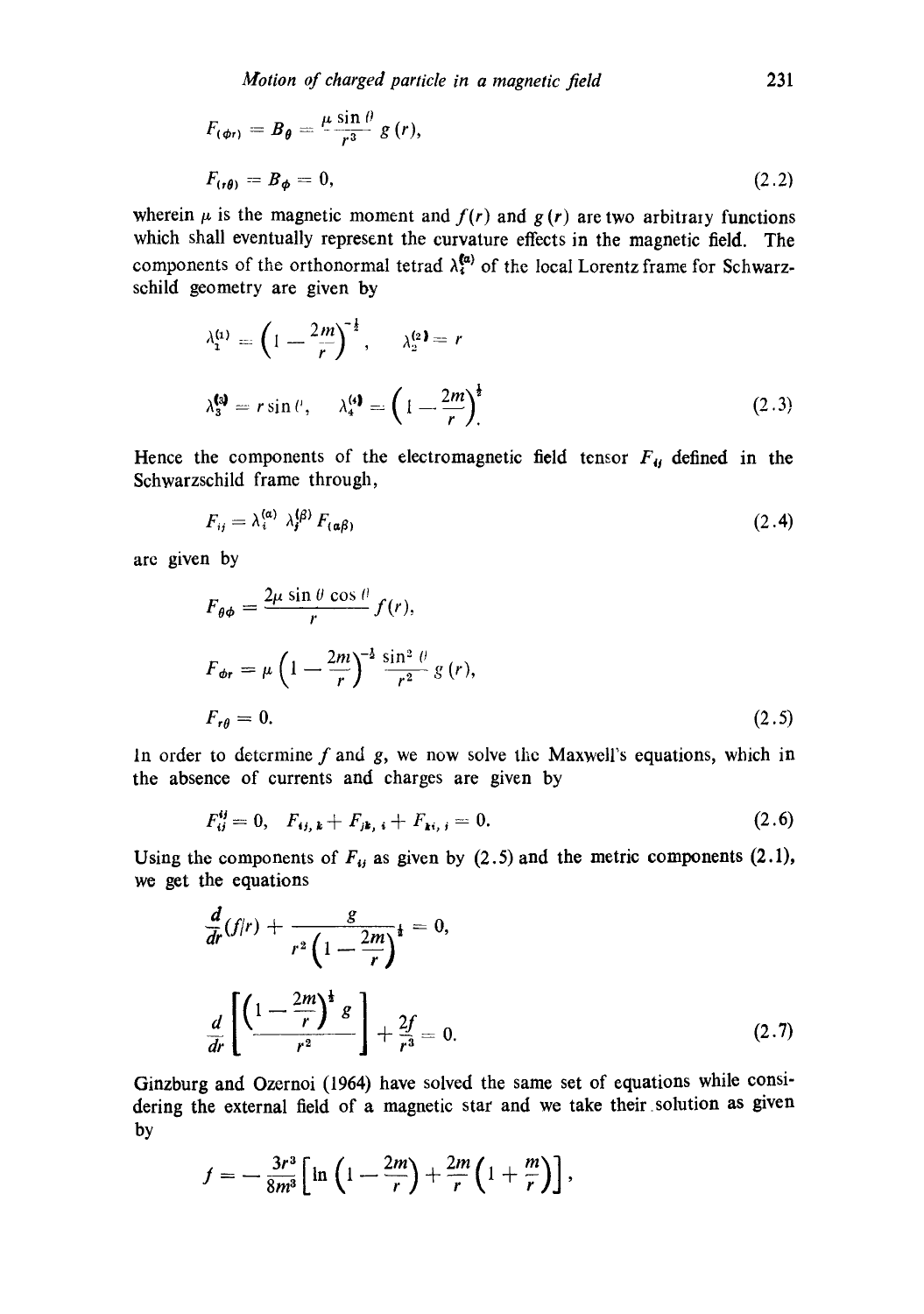232 *A R Prasanna and R K Varma* 

$$
g = \frac{3r^2}{4m^2} \left[ \left( 1 - \frac{2m}{r} \right)^{-1} + \frac{r}{m} \ln \left( 1 - \frac{2m}{r} \right) + 1 \right].
$$
 (2.8)

With these we have the non-zero components of  $F_{ij}$  as given by

$$
F_{\phi r} = \frac{3\mu \sin^2 \theta}{4m^2} \left[ \left( 1 - \frac{2m}{r} \right)^{-1} + \frac{r}{m} \ln \left( 1 - \frac{2m}{r} \right) + 1 \right] \left( 1 - \frac{2m}{r} \right)^{V_2}
$$

$$
F_{\phi \theta} = \frac{3\mu \sin \theta \cos \theta}{4m^3} r^2 \left[ \ln \left( 1 - \frac{2m}{r} \right) + \frac{2m}{r} \left( 1 + \frac{m}{r} \right) \right]. \tag{2.9}
$$

Using the definition  $F_{ij} = (A_{j,i} - A_{ij})$  for the vector potential  $A_{i}$ , we can now solve it from the components of  $F_{ij}$  and we get

$$
A_i=(0,0,A_{\phi},0)
$$

with

$$
A_{\phi} = -\frac{3\mu \sin^2 \theta}{8m^3} \left[ r^2 \ln \left( 1 - \frac{2m}{r} \right) + 2mr + 2m^2 \right]. \tag{2.10}
$$

The above expression for the vector potential is obtained with the assumption that the magnetic moment  $\mu$  is that of a point dipole situated at the origin  $r=0$  rather than being distributed over the region of the central body. Petterson (1974) has considered the magnetic field surrounding a Schwarzschild black hole arising out of current loops around the black hole and he finds that the magnetic dipole moment tends to zero as the radius of the loop shrinks to  $r = 2m$ . However, for the purpose of our consideration, *viz.,* finding the orbits of the charged particles, we shall keep away from the event horizon and shall determine the trajectories in the region  $r > 2m$ . Our consideration may thus be better applicable to a central body with radius  $> 2m$  rather than to a black hole.

#### **3. Equations of motion**

The Lagrangian for the motion of a charged particle of charge  $e$  and mass  $M_0$ is given by

$$
\mathcal{L} = \frac{1}{2} \left\{ c^2 \left( 1 - 2m/r \right) i^2 - (1 - 2m/r)^{-1} r^2 - r^2 \dot{\theta}^2 - r^2 \sin^2 \theta \, \dot{\phi}^2 + \frac{3e\mu \sin^2 \theta}{4 M_0 c^2 m^3} \left[ r^2 \ln \left( 1 - 2m/r \right) + 2mr + 2m^2 \right] \dot{\phi} \right\} \tag{3.1}
$$

where an overhead dot denotes differentiation with respect to the proper time s.

Since the dipole magnetic field is axisymmetric and the background geometry is spherically symmetric, we see that the Lagrangian is independent of the azimuthal coordinate  $\phi$ . Furthermore, as both the fields considered are static, the Lagrangian is also independent of  $t$ . These two symmetries give rise to two integrals of motion, the canonical angular momentum  $h$  and the total energy  $K$ respectively. We thus have corresponding to the coordinates  $\phi$  and t,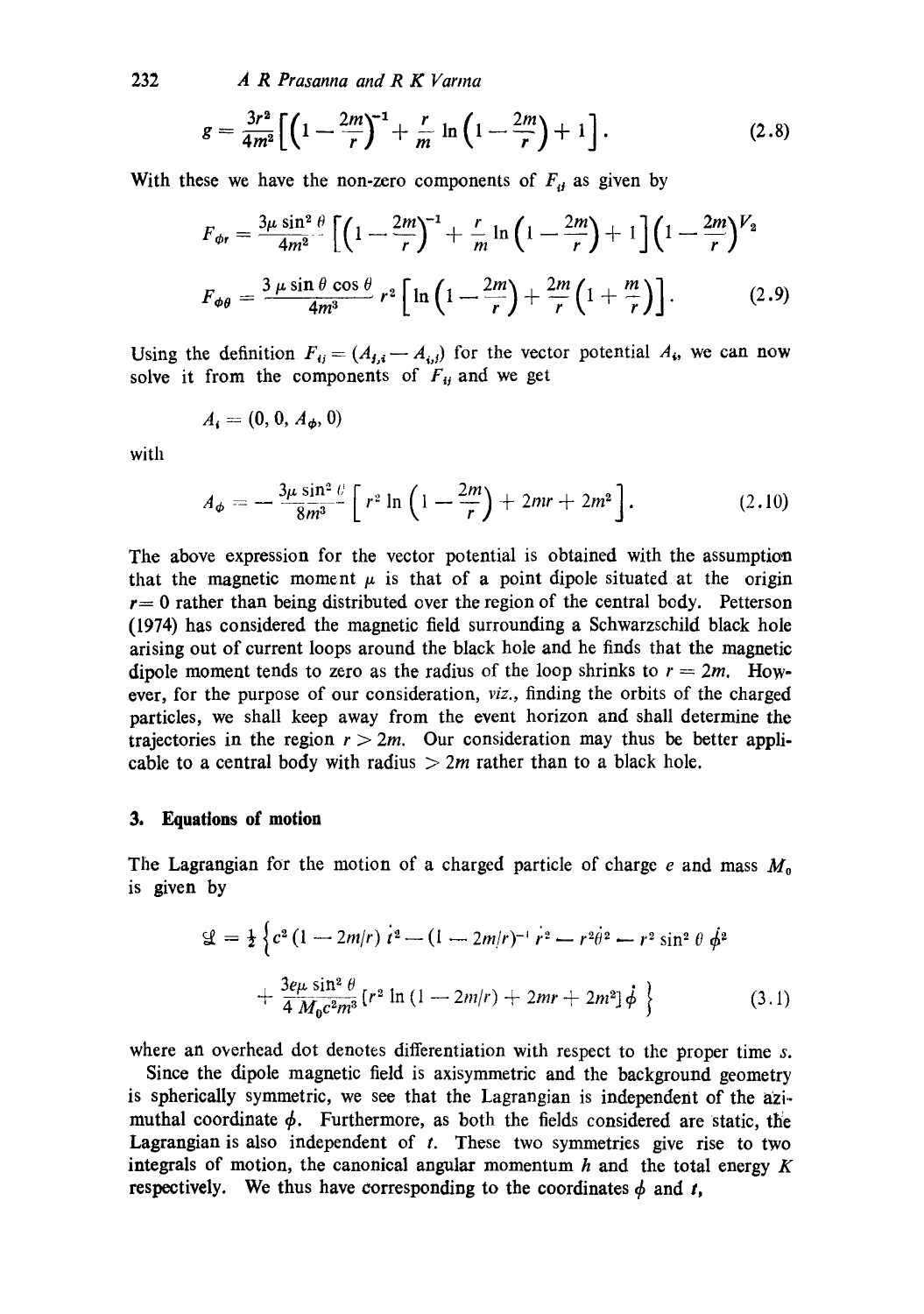$$
\partial \mathcal{L}/\partial \phi \equiv
$$
  

$$
r^2 \sin^2 \theta \frac{d\phi}{ds} - \frac{3e\mu r^2 \sin^2 \theta}{8M_0 c^2 m^3} \left[ \ln \left( 1 - \frac{2m}{r} \right) + 2m \left( 1 + \frac{m}{r} \right) \right] = h
$$
  
(3.2)

and

$$
\frac{\partial \mathcal{L}}{\partial i} = c \left( 1 - \frac{2m}{r} \right) \frac{dt}{ds} = K. \tag{3.3}
$$

The equations of motion corresponding to r and  $\theta$  coordinates are given by

$$
\frac{d^2r}{ds^2} - \frac{m}{r^2} \left( 1 - \frac{2m}{r} \right)^{-1} \left( \frac{dr}{ds} \right)^2 - r \left( 1 - \frac{2m}{r} \right) \left\{ \left( \frac{d\theta}{ds} \right)^2 + \sin^2 \theta \left( \frac{d\phi}{ds} \right)^2 \right\} \n+ \frac{mc^2}{r^2} \left( 1 - \frac{2m}{r} \right) \left( \frac{dt}{ds} \right)^2 = -\frac{3e\mu \sin^2 \theta}{2M_0c^2m^3} \left[ \left( 1 - \frac{m}{r} \right) \right. \n+ \left( \frac{r}{2m} - 1 \right) \ln \left( 1 - \frac{2m}{r} \right) \left( \frac{d\phi}{ds} \right).
$$
\n(3.4)\n
$$
\frac{d^2\theta}{ds^2} + \frac{2}{r} \frac{dr}{ds} \frac{d\theta}{ds} - \sin \theta \cos \theta \left( \frac{d\phi}{ds} \right)^2 = -\frac{3e\mu \sin \theta \cos \theta}{4M_0c^2m^3} \n\times \left[ \frac{2m}{r} \left( 1 + \frac{m}{r} \right) + \ln \left( 1 - \frac{2m}{r} \right) \left( \frac{d\phi}{ds} \right) \right].
$$
\n(3.5)

As the orbit equations involve transcendental functions, it is almost analytically impossible to make any general analysis. Hence we resort to numerical integration and get certain qualitative picture of the nature of the orbits for different values of the physical parameters appearing in the equations. For convenience of calculations we shall consider the equations in dimensionless form by introducing the dimensionless quantities.

$$
\rho = \frac{r}{m}, \sigma = \frac{s}{m}, H = \frac{h}{m}, \lambda = \frac{e\mu}{M_0 c^2 m^2}.
$$
\n(3.6)

With these definitions the equations of motion read as:

$$
\frac{d^2\rho}{d\sigma^2} - \frac{1}{\rho^2} \left( 1 - \frac{2}{\rho} \right)^{-1} \left[ \left( \frac{d\rho}{d\sigma} \right)^2 - K^2 \right] - (\rho - 2) \left[ \left( \frac{d\theta}{d\sigma} \right)^2 + \sin^2 \theta \left( \frac{d\phi}{d\sigma} \right)^2 \right]
$$

$$
= -\frac{3\lambda \sin^2 \theta}{2} \left[ \left( 1 - \frac{1}{\rho} \right) + \left( \frac{\rho}{2} - 1 \right) \ln \left( 1 - \frac{2}{\rho} \right) \right] \left( \frac{d\phi}{d\sigma} \right)
$$
(3.7)

$$
\frac{d^2\theta}{d\sigma^2} + \frac{2}{\rho} \frac{d\rho}{d\sigma} \frac{d\theta}{d\sigma} - \sin\theta \cos\theta \left(\frac{d\phi}{d\sigma}\right)^2 = -\frac{3\lambda \sin\theta \cos\theta}{4}
$$

$$
\times \left[ \ln\left(1 - \frac{2}{\rho}\right) + \frac{2}{\rho} \left(1 + \frac{1}{\rho}\right) \right] \left(\frac{d\phi}{d\sigma}\right) \tag{3.8}
$$

**P--4**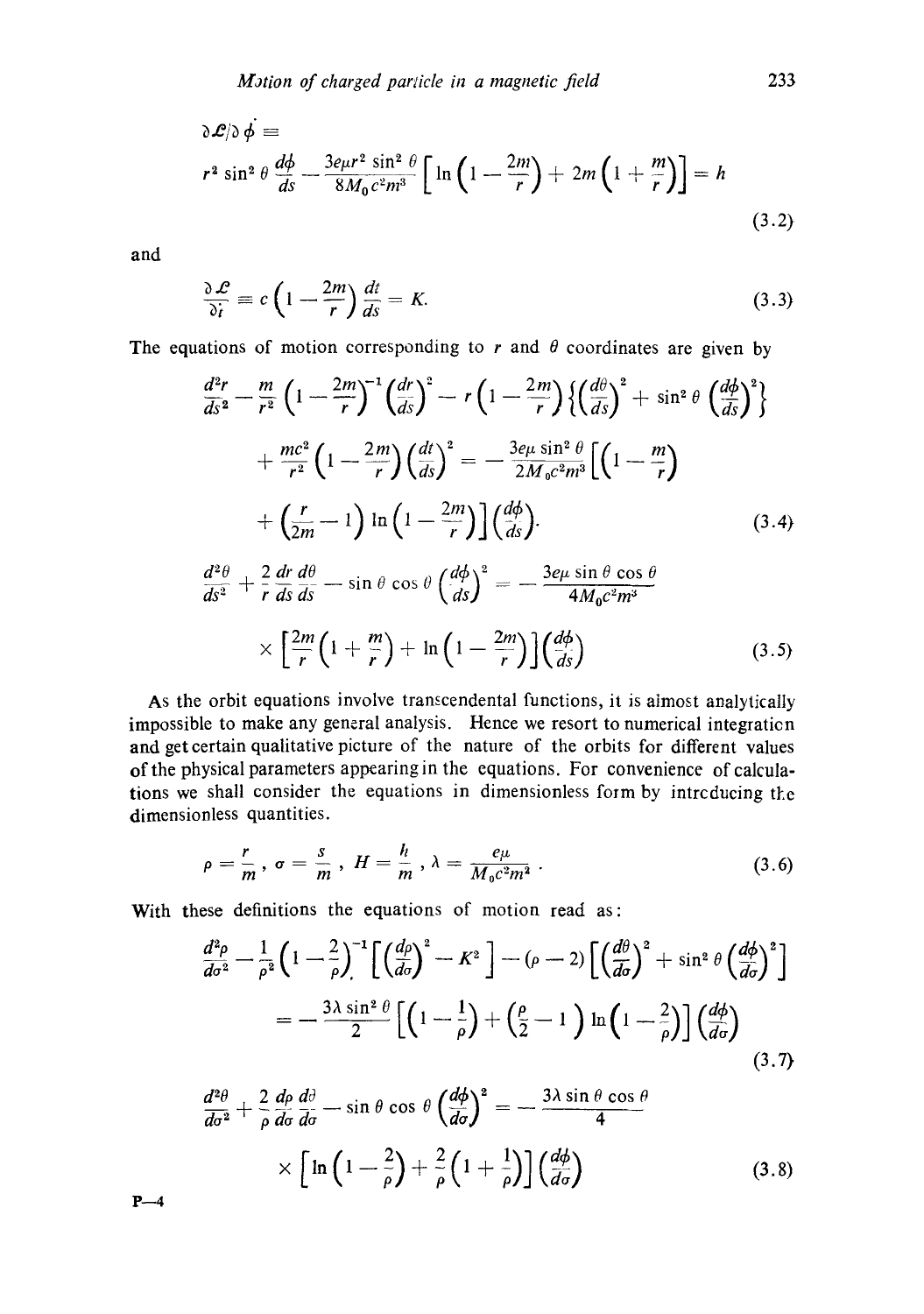234 *A R Prasanna and R K Varma* 

$$
\frac{d\phi}{d\sigma} = \frac{H}{\rho^2 \sin^2 \theta} + \frac{3\lambda}{8} \left[ \ln \left( 1 - \frac{2}{\rho} \right) + \frac{2}{\rho} \left( 1 + \frac{1}{\rho} \right) \right]
$$
(3.9)

and

$$
1 = \left(1 - \frac{2}{\rho}\right)^{-1} \left[K^2 - \left(\frac{d\rho}{d\sigma}\right)^2\right] - \rho^2 \left[\left(\frac{d\theta}{d\sigma}\right)^2 + \sin^2\theta \left(\frac{d\phi}{d\sigma}\right)^2\right] \tag{3.10}
$$

wherein we have used eq.  $(3.3)$  to eliminate  $dt/ds$  in  $(3.4)$  to get  $(3.7)$  and in the metric  $(2.1)$  to get  $(3.10)$ .

#### **4. Motion in the equatorial plane**

We first specialize to the case of the motion in the equatorial plane defined by  $\theta = \pi/2$ ,  $d/d\sigma = 0$ . From (3.8) we get  $(d^{2\theta}/d\sigma^{2}) = 0$ , showing that the particle will be confined to the equatorial plane. Rest of the equations take the form

$$
\frac{d^2\rho}{d\sigma^2} - \frac{1}{\rho^2} \left( 1 - \frac{2}{\rho} \right)^{-1} \left[ \left( \frac{d\rho}{d\sigma} \right)^2 - K^2 \right] - (\rho - 2) \left( \frac{d\phi}{d\sigma} \right)^2
$$

$$
= -\frac{3\lambda}{2} \left[ \left( 1 - \frac{1}{\rho} \right) + \left( \frac{\rho}{2} - 1 \right) \ln \left( 1 - \frac{2}{\rho} \right) \right] \left( \frac{d\phi}{d\sigma} \right), \tag{4.1}
$$

$$
\frac{d\phi}{d\sigma} = \frac{H}{\rho^2} + \frac{3\lambda}{8} \left[ \ln\left(1 - \frac{2}{\rho}\right) + \frac{2}{\rho} \left(1 + \frac{1}{\rho}\right) \right] \tag{4.2}
$$

and

$$
\left(\frac{d\rho}{d\sigma}\right)^{2} + \left(1 - \frac{2}{\rho}\right)\left[1 + \rho^{2}\left(\frac{d\phi}{d\sigma}\right)^{2}\right] = K^{2}.
$$
\n(4.3)

It can be easily verified (with some algebra) that the energy expression in (4.3) is an exact integral of  $(4.1)$ , and thus we can confine our attention to eqs  $(4.2)$ and (4.3). Substituting for  $d\phi/d\sigma$  from (4.2) in (4.3) we get,

$$
K^{2} = \left(\frac{d\rho}{d\sigma}\right)^{2} - \left(1 - \frac{2}{\rho}\right)\left[1 + \rho^{2}\left\{\frac{H}{\rho^{2}} + \frac{3\lambda}{8}\right[\ln\left(1 - \frac{2}{\rho}\right) + \frac{2}{\rho}\left(1 + \frac{1}{\rho}\right)\right\}^{2}\right].
$$
\n(4.4)

This equation wherein the angular momentum term  $d\phi/d\sigma$  has been eliminated in favour of the canonical angular momentum,  $H$ , expresses the effective energy conservation along the  $\rho$ -direction and may be written as

$$
K^2 = \left(\frac{d\rho}{d\sigma}\right)^2 + V_{\text{eff}} \tag{4.5}
$$

with

$$
V_{\text{eff}} = \left(1 - \frac{2}{\rho}\right) \left\{1 + \rho^2 \left[\frac{H}{\rho^2} + \frac{3\lambda}{8} \left\{\ln\left(1 - \frac{2}{\rho}\right) + \frac{2}{\rho}\left(1 + \frac{1}{\rho}\right)\right\}\right]^2\right\}
$$
(4.6)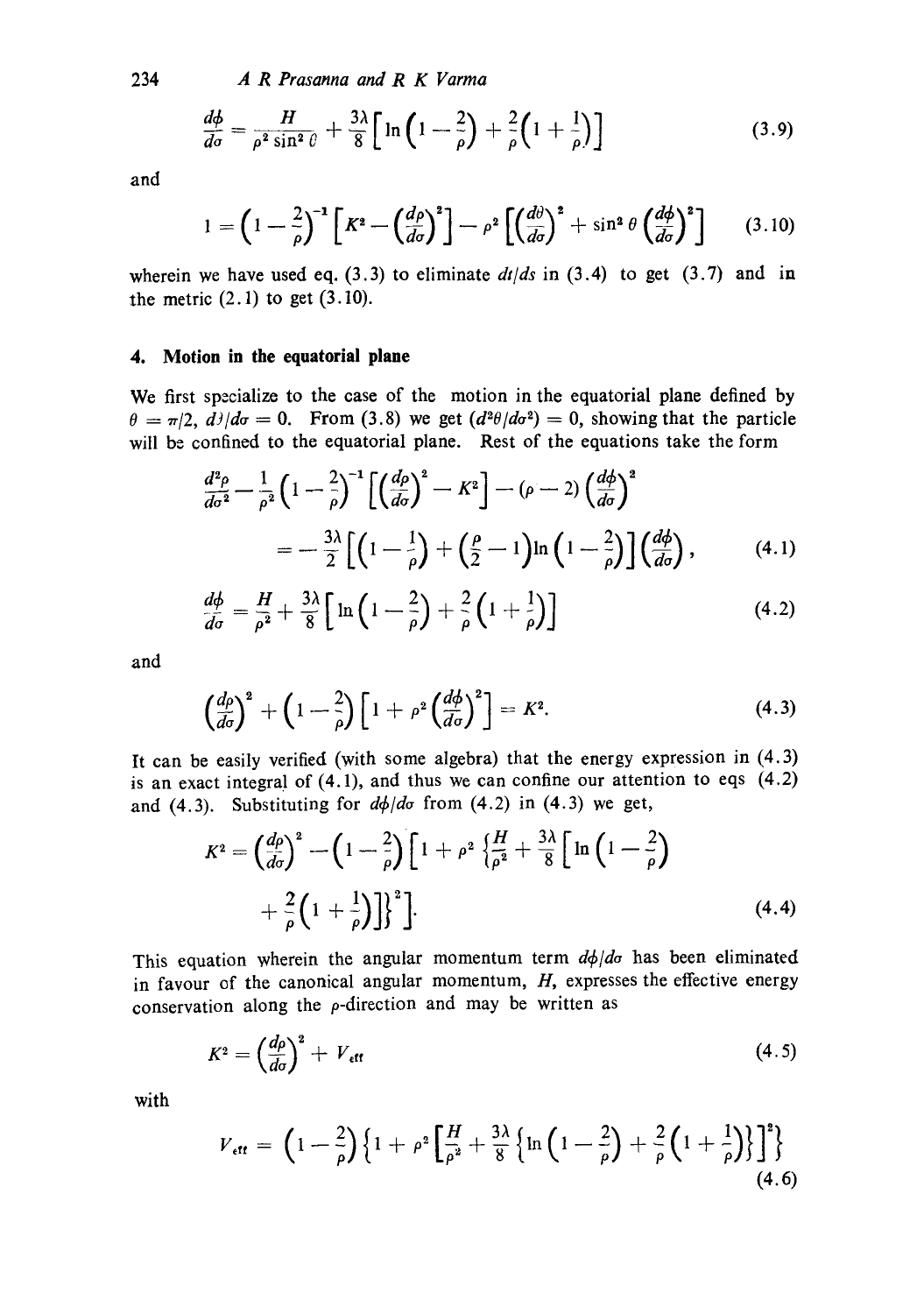as the 'effective potential' in which the effective motion in the  $\rho$  coordinate occurs. The "turning points" of the motion are given by  $d\rho/d\sigma = 0$ . At these turning points  $d\phi/d\sigma$  will be real only if

$$
K^2 \geqslant \left(1 - \frac{2}{\rho}\right). \tag{4.7}
$$

Since we are concerned with the motion for  $\rho > 2$ , this inequality is trivially satisfied for particles with  $K \geq 1$ . For  $K < 1$  on the other hand we should have

$$
\rho < \frac{2}{(1 - K^2)}\tag{4.8}
$$

*i.e.*, for non-relativistic particles we should consider only those turning points which lie in the region

$$
2 < \rho < \frac{2}{(1 - K^2)}.\tag{4.9}
$$

The character of the motion in the  $\rho$ -coordinate is determined completely by the effective potential  $V_{\text{eff}}$ . To begin with we can consider the following limiting behaviour of  $V_{\text{off}}$ . For very large  $\rho$ , we can expand the logarithmic term and we get

$$
V_{\text{eff}} = \left(1 - \frac{2}{\rho}\right) \left(1 + \frac{H^2}{\rho^2} + \dots\right)
$$
  

$$
\simeq \left(1 - \frac{2}{\rho}\right) \tag{4.10}
$$

Hence  $\mathcal{L}i$   $V_{\text{eff}} = 1$ .

On the other hand the behaviour of  $V_{\text{eff}}$  in the close neighbourhood of  $\sigma \approx 2$ is governed essentially by the behaviour of the term  $(1 - 2/\rho)$  [ln  $(1 - 2/\rho)$ ]<sup>2</sup> and this tends to zero as  $\rho \rightarrow 2$ . Thus we have  $\mathcal{L}^{\prime}$   $V_{\text{eff}} = 0$ . It is indeed very  $\rho \rightarrow 2$ interesting to see that even though the magnetic field components tend to infinity logarithmically as  $\rho \rightarrow 2$ , the effective potential tends to zero as  $\rho \rightarrow 2$ . In order to consider the behaviour of  $V_{\text{eff}}$  in general we first consider the extrema of the function  $V_{\text{eff}}$ , which we have tabulated in tables (1) to (4) for  $H > 0$  and tables (5) and (6) for  $H < 0$ , for different values of  $\lambda$ .

*Case* 1:  $H > 0$ 

We have found that in general there are two maxima and two minima the inner maximum  $(K_{M<sub>1</sub>})$  minimum  $(K_{m<sub>1</sub>})$  staying close to  $\rho = 2$ , whereas the outer minimum (flat) lies very far away roughly at  $\rho \approx H^2$ . We have presented in tables 1 to 4 the values of these extrema and their corresponding  $\rho$  values. It is important to notice that the two maxima move up and down as the values of  $H$  and  $\lambda$  vary. Figure A presents a typical plot of  $K_{M1}$ ,  $K_{M2}$  and  $K_{m1}$  against H for a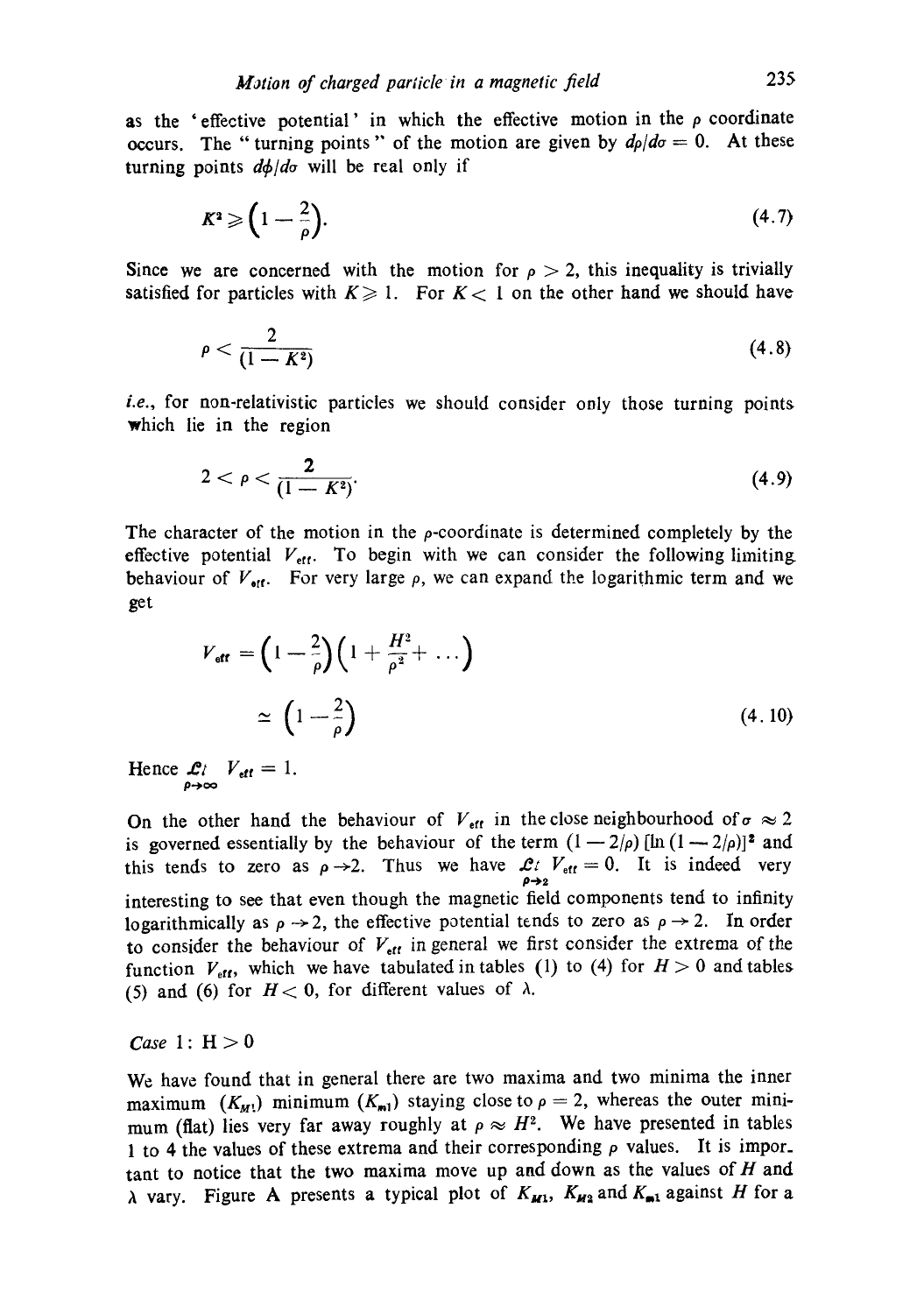| $\bm H$         | $K_{M_1}$    | $P_{M}$ | $K_{m_1}$ | $\rho_{m_1}$ | $K_{M_2}$ | $\rho_{M_2}$ | $K_{m_2}$ | $\rho_{m}$ |
|-----------------|--------------|---------|-----------|--------------|-----------|--------------|-----------|------------|
| 17.6954         | 6.13         | 2.056   | 0.60      | $3 - 11$     | 1.77      | 6.11         | 0.9984    | 305        |
| $21 \cdot 2344$ | 5.85         | 2.050   | 0.55      | 2.88         | 2.22      | 5.52         | 0.9989    | 444        |
| 24.7735         | 5.59         | 2.045   | 0.51      | 2.71         | 2.72      | 5.11         | 0.9992    | 607        |
| 31.5458         | 5.12         | 2.037   | 0.45      | 2.50         | 3.76      | 4.62         | 0.9995    | 989        |
| 34.4136         | 4.93         | 2.034   | 0.42      | 2.43         | 4.22      | 4.47         | 0.9996    | 1179       |
| $41 \cdot 1247$ | 4.52         | 2.028   | 0.37      | 2.32         | $5 - 35$  | 4.21         | 0.9997    | 1686       |
| 70.7816         | $3 \cdot 10$ | 2.012   | 0.23      | $2 \cdot 11$ | 10.63     | 3.68         | 0.9999    | 5005       |
| 81.2964         | 2.72         | 2.009   | 0.20      | 2.08         | 12.57     | 3.58         | 0.9999    | 6605       |
| 99.5468         | $2 \cdot 17$ | 2.005   | 0.15      | 2.05         | 15.97     | 3.47         | 0.9999    | 9905       |

Table 1.  $H>0$ .  $\lambda = 27.5$ .

Table 2.  $H>0$ .  $\lambda=50$ .

| $H_{\rm}$       | $K_{M_1}$     | $\rho_{M_+}$ | $K_{m_1}$ | $\rho_{m_1}$ | $K_{M_2}$    | $P_{M_2}$ | $K_{m_2}$ | $\rho_M$ |
|-----------------|---------------|--------------|-----------|--------------|--------------|-----------|-----------|----------|
| 17.6954         | 12.38         | 2.072        | 0.74      | 4.33         | 1.39         | 8.86      | 0.9984    | 302      |
| $21 \cdot 2344$ | 12.06         | 2.068        | 0.70      | 3.89         | $1 \cdot 70$ | 7.72      | 0.9989    | 441      |
| 24.7735         | 11.76         | 2.064        | 0.66      | 3.57         | 2.07         | 6.97      | 0.9992    | 604      |
| 31.5458         | $11 \cdot 19$ | 2.057        | 0.60      | $3 \cdot 16$ | 2.89         | 6.04      | 0.9995    | 987      |
| 34.4136         | 10.97         | 2.054        | 0.58      | 3.03         | 3.27         | 5.77      | 0.9996    | 1177     |
| $41 \cdot 1247$ | 10.45         | 2.048        | 0.54      | $2 \cdot 81$ | 4.22         | 5.28      | 0.9997    | 1684     |
| 70.7816         | 8.46          | 2.030        | 0.39      | 2.36         | 8.98         | 4.28      | 0.9999    | 5005     |
| 81.2964         | 7.86          | 2.025        | 0.35      | 2.28         | $10 - 79$    | 4.10      | 0.9999    | 6604     |
| 99.5468         | 6.91          | 2.019        | 0.30      | 2.19         | 14.02        | 3.89      | 0.9999    | 9905     |

Table 3.  $H>0$ .  $\lambda = 100$ .

| H               | $K_{M_1}$     | $\mathbf{\rho}_M$ | $K_{m_1}$ | $\rho_{m_1}$ | $K_{M_2}$ | $\mathbf{\rho}_M$ | $K_{m_2}$ | $P_{m}$ |
|-----------------|---------------|-------------------|-----------|--------------|-----------|-------------------|-----------|---------|
| 17.6954         | 26.40         | 2.084             | 0.85      | 7.04         | $1 - 13$  | 15.37             | 0.9984    | 307     |
| 21.2344         | 26.06         | 2.081             | 0.82      | 6.17         | 1.28      | 12.83             | 0.9989    | 445     |
| 24.7735         | $25 \cdot 72$ | 2.079             | 0.80      | 5.53         | 1.47      | $11 - 21$         | 0.9992    | 607     |
| 31.5458         | $25 \cdot 10$ | 2.074             | 0.76      | 4.70         | 2.00      | 9.27              | 0.9995    | 981     |
| 34.4136         | 24.84         | 2.073             | 0.74      | 4.44         | 2.24      | 8.71              | 0.9996    | 1179    |
| $41 \cdot 1247$ | 24.24         | 2.068             | 0.71      | 3.98         | 2.92      | 7.72              | 0.9997    | 1686    |
| 70.7816         | $21 \cdot 77$ | 2.053             | 0.58      | 3.00         | 6.66      | 5.65              | 0.9999    | 5003    |
| 81.2964         | 20.96         | 2.048             | 0.54      | 2.83         | 8.18      | 5.29              | 0.9999    | 6602    |
| 99.5468         | 19.64         | 2.041             | 0.49      | 2.62         | 10.98     | 4.85              | 0.9999    | 9903    |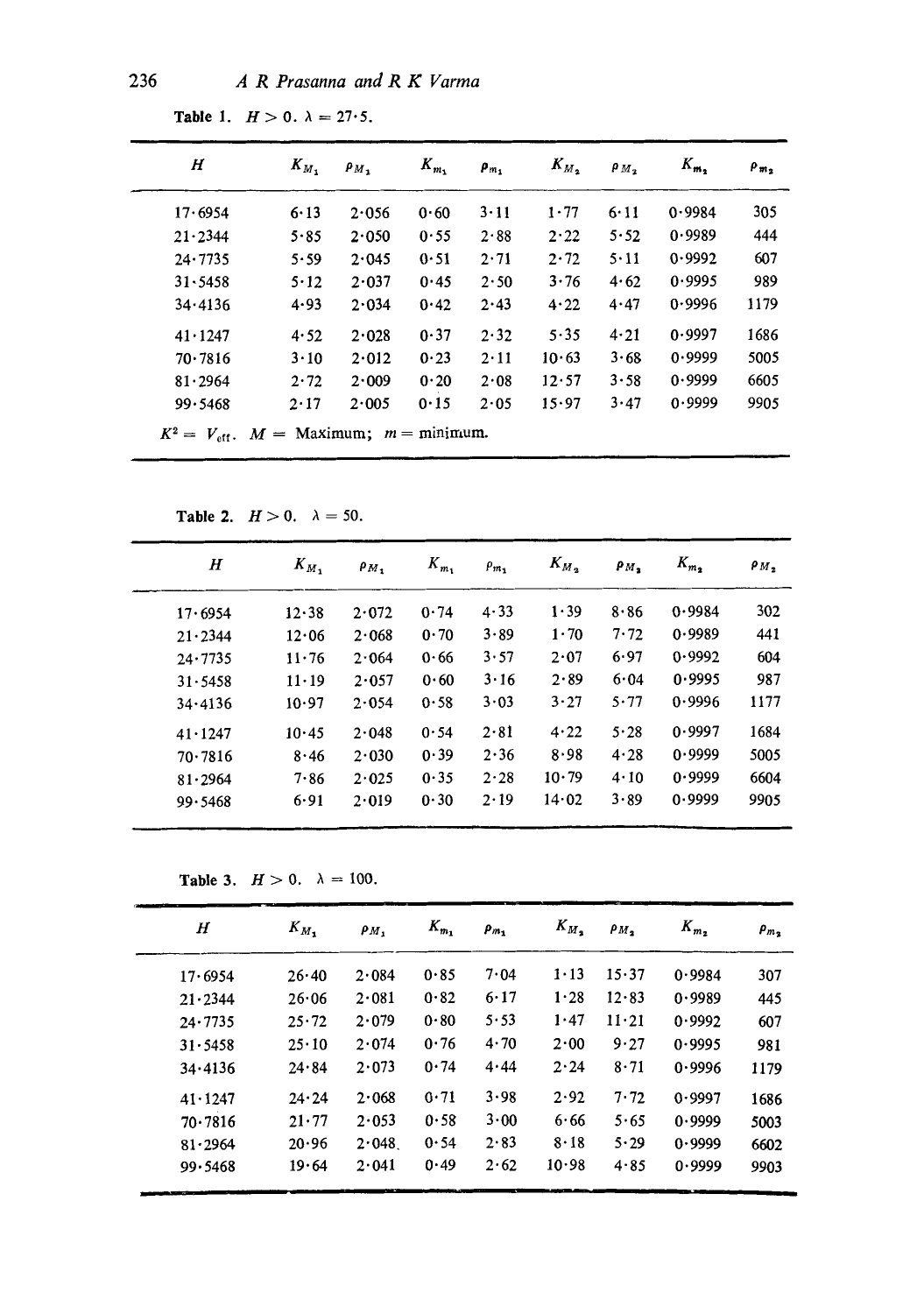| $\bm H$         | $K_{M_1}$ | $\rho_{M_1}$ | $K_{m_1}$ | $\rho_{m_1}$ | $K_{M_2}$ | $\rho_{M}$ | $K_{m_2}$ | $P_{m_2}$ |
|-----------------|-----------|--------------|-----------|--------------|-----------|------------|-----------|-----------|
| 17.6954         | $68 - 60$ | 2.092        | 0.93      | 15.02        | 1.012     | $38 - 81$  | 0.9985    | 330       |
| $21 \cdot 2344$ | 68.25     | 2.091        | 0.92      | 12.96        | 1.046     | 29.69      | 0.9989    | 463       |
| 24.7735         | 67.89     | 2.090        | 0.91      | 11.42        | 1.101     | 24.72      | 0.9992    | 624       |
| 31.5458         | 67.22     | 2.088        | 0.89      | 9.37         | 1.278     | 19.30      | 0.9995    | 1000      |
| 34.4136         | 66.94     | 2.087        | 0.88      | 8.73         | 1.381     | $17 - 78$  | 0.9996    | 1192      |
| $41 \cdot 1247$ | 66.29     | 2.085        | 0.86      | 7.57         | 1.683     | 15.18      | 0.9997    | 1696      |
| 70.7816         | 63.48     | 2.076        | 0.79      | 5.07         | 3.802     | 9.88       | 0.9999    | 5009      |
| 81.2964         | 62.52     | 2.073        | 0.75      | 4.62         | 4.773     | 8.96       | 0.9999    | 6608      |
| 99.5468         | 60.88     | 2.070        | 0.73      | 4.05         | 6.698     | 7.80       | 0.9999    | 9908      |

**Table 4.**  $H>0$ .  $\lambda = 250$ .

**Table** 5.

|            |               | $\lambda = 27.5$ |        |            | $\lambda = 50$ |              |        |          |
|------------|---------------|------------------|--------|------------|----------------|--------------|--------|----------|
| $_{H}$     | $K_M$         | $\rho_M$         | $K_m$  | $\rho_{m}$ | $K_M$          | $\rho_M$     | $K_m$  | $\rho_m$ |
| $-17.6954$ | 9.80          | 2.17             | 0.9984 | 315        | 16.03          | $2 \cdot 13$ | 0.9984 | 318      |
| $-21.2344$ | 10.27         | 2.19             | 0.9988 | 452        | 16.45          | 2.14         | 0.9989 | 455      |
| $-24.7735$ | 10.76         | 2.21             | 0.9992 | 614        | 16.88          | $2 \cdot 15$ | 0.9992 | 617      |
| $-31.5458$ | 11.74         | 2.25             | 0.9995 | 995        | 17.74          | $2 \cdot 17$ | 0.9995 | 997      |
| $-34.4136$ | $12 \cdot 17$ | 2.27             | 0.9996 | 1184       | $18 \cdot 11$  | 2.18         | 0.9996 | 1185     |
| $-41.1247$ | 13.23         | 2.32             | 0.9997 | 1690       | 19.01          | $2 \cdot 20$ | 0.9997 | 1692     |
| $-70.7816$ | 18.31         | 2.50             | 0.9999 | 5008       | 23.41          | 2.30         | 0.9999 | 5009     |
| $-81.2964$ | 20.21         | 2.55             | 0.9999 | 6607       | $25 \cdot 10$  | 2.34         | 0.9999 | 6607     |
| $-99.5468$ | 23.56         | 2.61             | 0.9999 | 9907       | $28 \cdot 12$  | 2.41         | 0.9999 | 9908     |

**Table 6.** 

|                  |           |       | $\lambda = 100$ |       | $\lambda = 250$ |          |        |          |  |
|------------------|-----------|-------|-----------------|-------|-----------------|----------|--------|----------|--|
| $\boldsymbol{H}$ | $K_M$     | Pм    | $K_m$           | $P_m$ | $K_M$           | $\rho_M$ | $K_m$  | $\rho_m$ |  |
| $-17.6954$       | 30.04     | 2.115 | 0.9984          | 326   | 72.25           | 2.104    | 0.9985 | 349      |  |
| $-21.2344$       | $30 - 44$ | 2.118 | 0.9989          | 462   | 72.62           | 2.106    | 0.9989 | 481      |  |
| $-24.7735$       | 30.83     | 2.122 | 0.9992          | 623   | 73.00           | 2.107    | 0.9992 | 640      |  |
| $-31.5458$       | $31 - 61$ | 2.129 | 0.9995          | 1001  | 73.73           | 2.109    | 0.9995 | 1015     |  |
| $-34.4136$       | 31.94     | 2.133 | 0.9996          | 1190  | 74.04           | 2.110    | 0.9996 | 1203     |  |
| $-41.1247$       | 32.74     | 2.141 | 0.9997          | 1695  | 74.77           | 2.113    | 0.9997 | 1706     |  |
| $-70.7816$       | 36.48     | 2.182 | 0.9999          | 5011  | $78 \cdot 10$   | 2.126    | 0.9999 | 5017     |  |
| $-81.2964$       | 37.90     | 2.199 | 0.9999          | 6610  | 79.31           | 2.131    | 0.9999 | 6615     |  |
| $-99.5468$       | $40 - 46$ | 2.229 | 0.9999          | 9909  | 81.46           | 2.139    | 0.9999 | 9914     |  |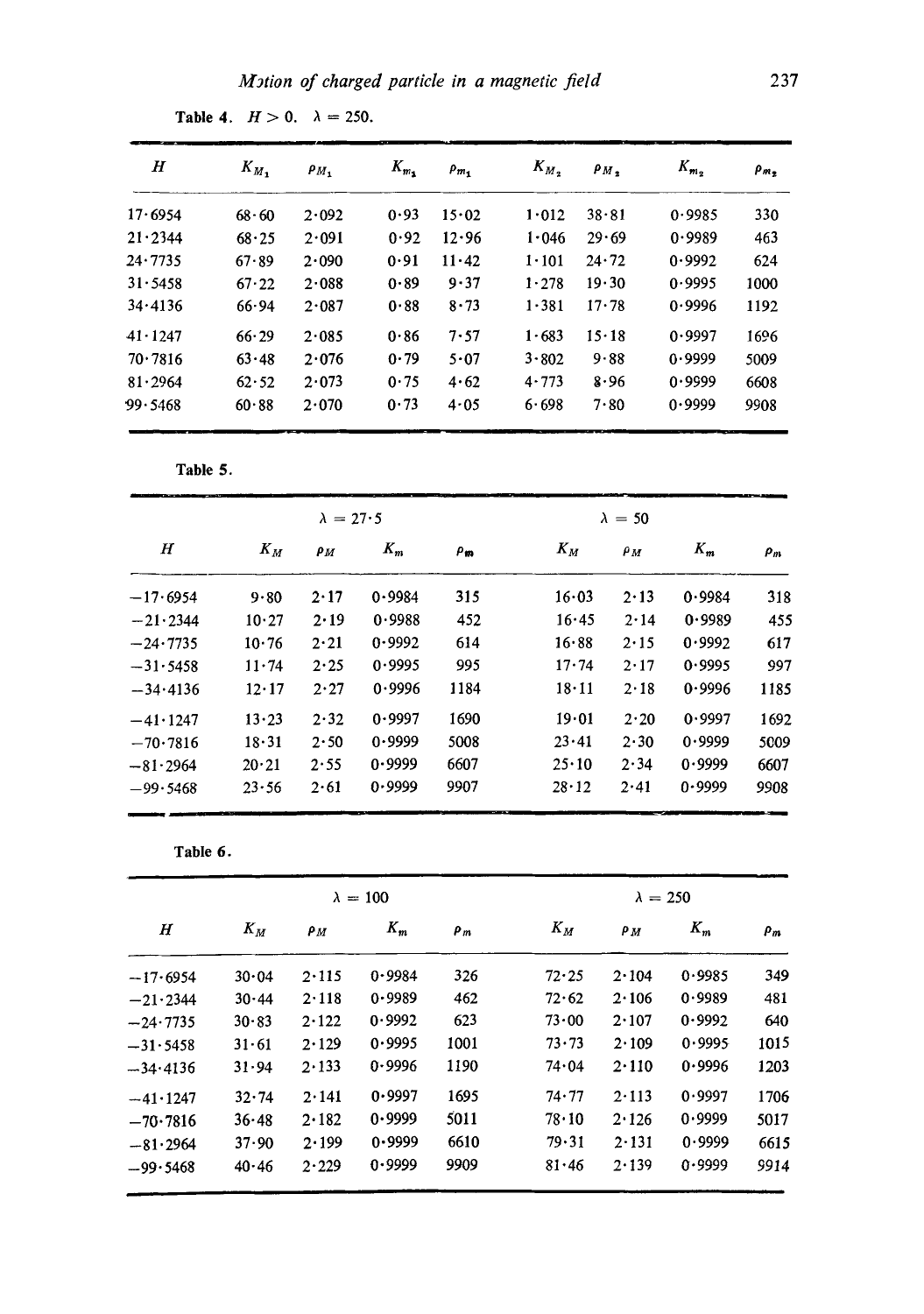

**Figure A.** Plots of  $V_{\text{eff}}$  maxima and  $V_{\text{eff}}$  minimum against the canonical angular momentum  $H$ , for the value of  $\lambda = 50$ . This is a typical plot and tables 1 to 4 for  $H > 0$  and tables 5 and 6 for  $H<sub>0</sub>$  show the actual behaviour of  $V_{\text{eff}}$ extrema which for a fixed  $\lambda$  would show the zame trend as above.

given  $\lambda$ . As may be seen  $K_{M_1}$  is a monotonic decreasing function of H whereas  $K_{M2}$  is monotonically increasing with H. There is always a value of H for which the two maxima are equal.

From the appearance of the extrema we can see that there are five sections for the curve  $V_{\text{eff}}$  vs  $\rho$ . Since we have seen that  $V_{\text{eff}} \rightarrow 0$  as  $\rho \rightarrow 2$ , the function starts (i) increasing to the inner maxima very close to  $\rho = 2$ , (ii) falls sharply to the minimum; (iii) then increases towards the outer maximum and then (iv) starts decreasing towards  $V_{\text{eff}} = 1$ . (v) Very far from the source,  $V_{\text{eff}}$  dips below the value 1 to reach the outer minimum and finally tends to 1 asymptotically, **as**  $(1 - 2/\rho)$ .

We give here in figures 1, 2 and 3 a few plots of  $V_{\text{eff}}$  vs  $\rho$  for a few typical sets of values of H and  $\lambda$ . In view of the scaling difficulties the inner maximum and the outer minimum are not represented. As can be seen from the curves sections (ii) and (iii) represent the potential well. From figure A we have seen that for a given  $\lambda$  as H varies the two maxima vary and they are equal for a certain value of  $H$ . This  $H$  obviously corresponds to the value when the potential well has a maximum depth. From the structure of the potential curves it may be seen that there are four different classes of orbits for the particle.

(i) Highly relativistic particles with  $K^2$  greater than the absolute maximum of  $V_{\text{eff}}$  (e.g.,  $K = 7$ ,  $H = 17.6954$ ,  $\lambda = 27.5$ ) coming from infinity finds no barrier and plunges straight into the central star.

(ii) When  $K_{M1}$  is absolute (e.g.,  $\lambda = 30$ ,  $H = 24.7735$ ) particles with energy such that  $K_{M2} < K < K_{M1}$ , have only unbound orbits as they would have only one turning point ( $\lambda = 30$ ,  $H = 24.7735$ ,  $K = 5$ ). On the other hand, particles with  $1 < K < K_{M2}$  will have four turning points, of which the outermost corresponds to the unbound orbit, whereas the next two correspond to the envelopes of a gyrating orbit. Thus a particle coming from infinity with such an energy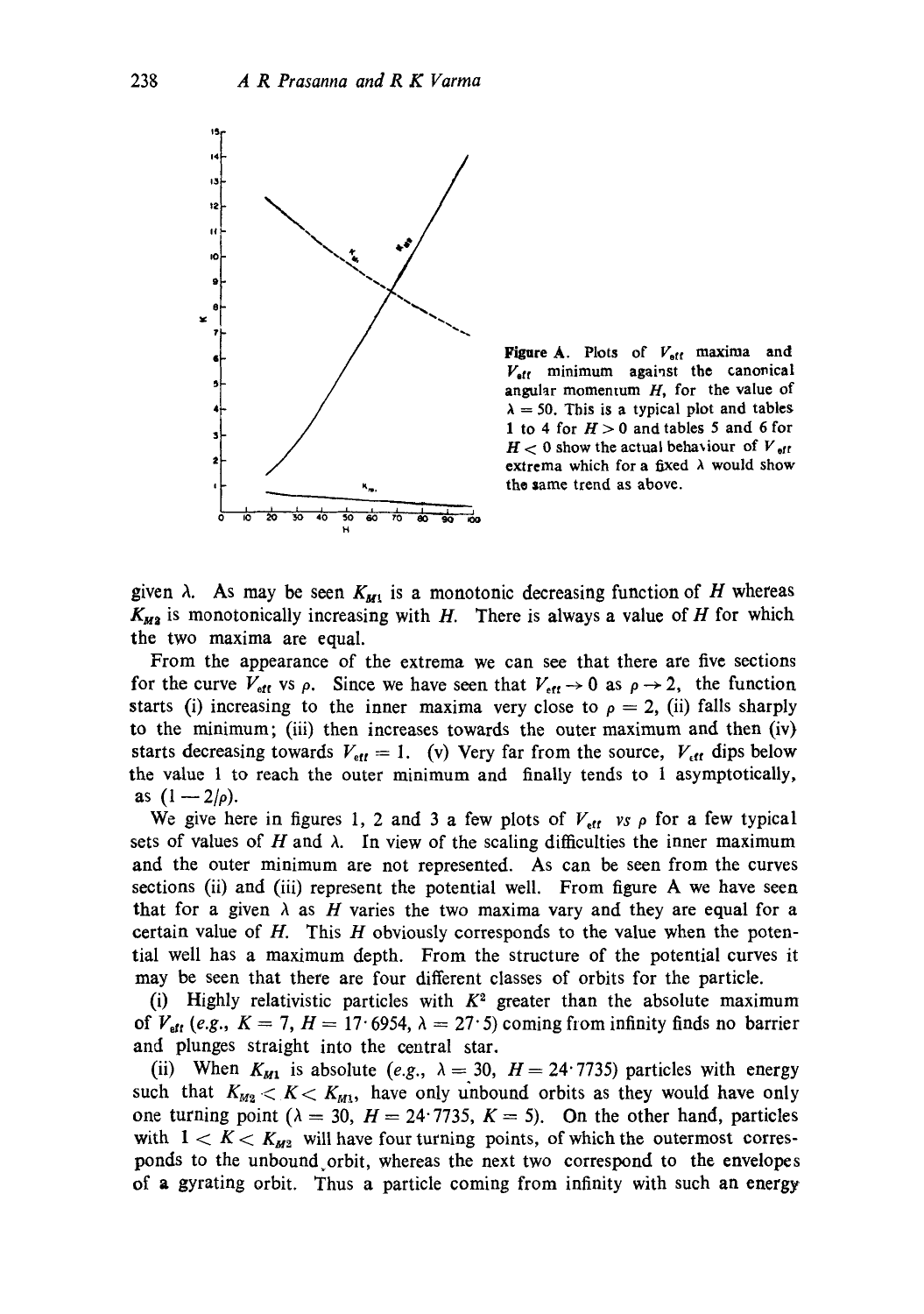

Figures 1, 2, 3. Plots of *Vetr. vs p* for three different values of  $H > 0$ , for three different  $\lambda$ . The inner maximum and the outer minimum are beyond the reach of the scale used here As  $\lambda$  increases note the flattening of the potential well.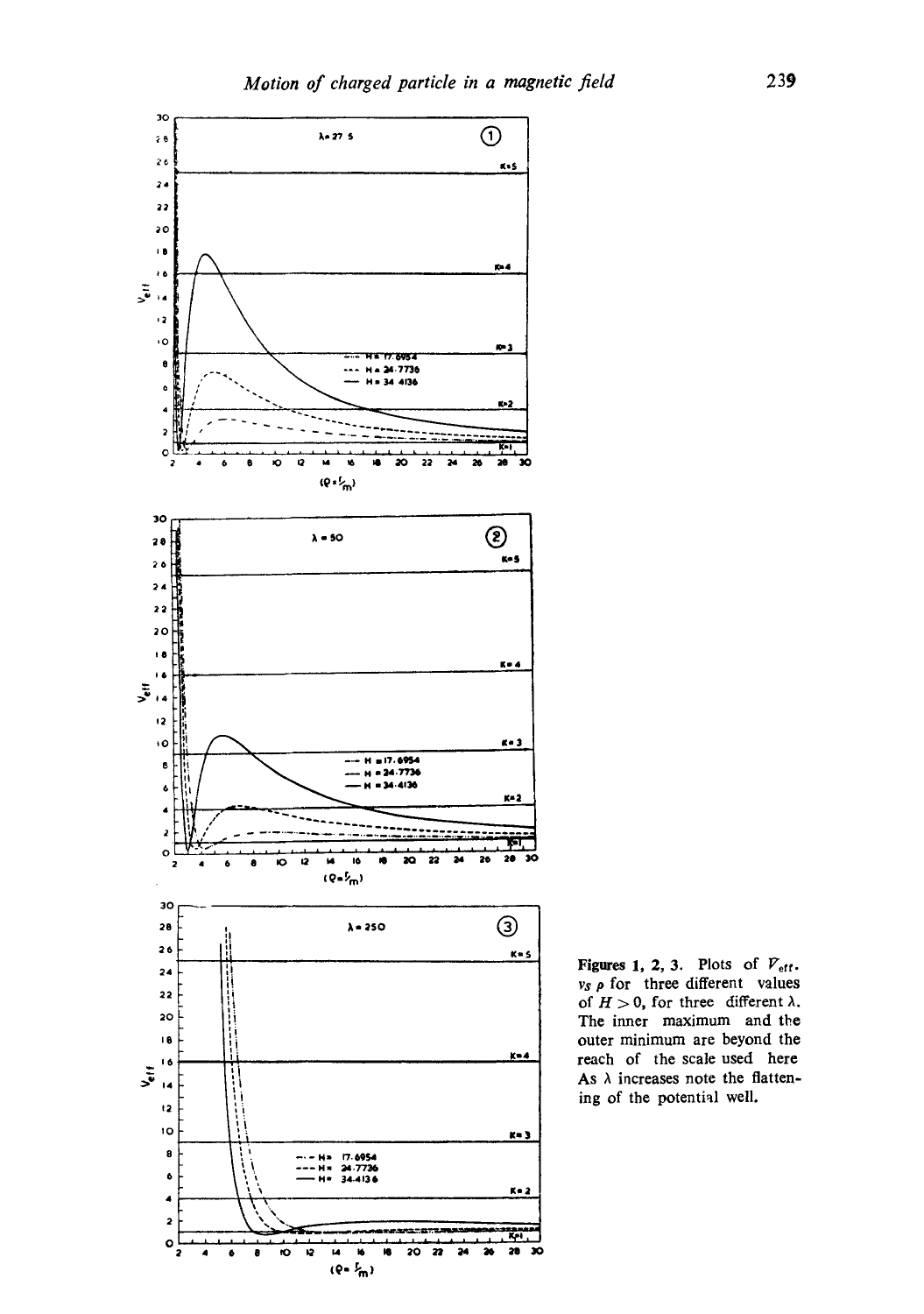would turn back whereas those initially positioned at a value of  $\rho$  corresponding to the interior of the potential well, will gyrate in tightly bound orbits, *i.e.,* execute Larmor motion (figures 5 to 8).

(iii) When  $K_{M2}$  is absolute (e.g.,  $\lambda = 30$ ,  $H = 70^{\circ}7816$ ) particles with  $K_{M1}$  <  $K < K_{M2}$ , will have only unbound orbits whereas those with K such that  $1 < K$  $K_{M1}$  shall have unbound orbit if it is coming from a far distance and bound orbit (Larmor motion) if it is inside the potential well (figure 9).

In both the above cases we thus have particles trapped around the central star if they have right type of energy and initial position.

(iv) Finally we have circular orbits corresponding to the extrema of the potential curve, the ones corresponding to maxima being unstable and the ones corresponding to minima being stable.

For a given value of  $H$ , as  $\lambda$  increases the potential curve flattens out, as the inner maximum rises and the outer maximum diminishes reducing the possibility of the particle trapping. In fact this feature may be qualitatively understood from the expression for  $d\phi/d\sigma$ ,

$$
\frac{d\phi}{d\sigma}=\frac{H}{\rho^2}+\frac{3\lambda}{8}\Big\{\ln\Big(1-\frac{2}{\rho}\Big)+\frac{2}{\rho}\Big(1+\frac{1}{\rho}\Big)\Big\},\,
$$

which has to go through zero for gyrating orbits. Since the contributions from the H and  $\lambda$  terms are of opposite signs, fixing H and increasing  $\lambda$  arbitrarily, naturally reduces the possibilities of  $d\phi/d\sigma$  becoming zero for lower values of  $\rho$ .

As mentioned in the beginning one finds from figure A that there is a certain combination of H and  $\lambda$  when the depth of the potential well is maximum for which combination the particle trapping is maximum.

### *Case* 2:  $H < 0$

Tables (5) and (6) show that there is only one maximum which is close to  $\rho = 2$ and a flat minimum very far from the source. In this case, however, we have no trapping of particles in gyrating orbits as is clear from the expression for  $d\phi/d\sigma$  which can never be zero  $(d\phi/d\sigma)$  is always negative). Figure 4 gives the plot of  $V_{\text{eff}}$  vs  $\rho$  which of course does show neither the maximum nor the minimum due to the scaling difficulty. Thus particles with very high energies would go into the central star and those with energies  $K < K_M$  would scatter after being turned away by the field. As in the case of  $H > 0$ , there are circular orbits which are stable for nonrelativistic particles with  $K=K_m<1$ , and unstable for relativistic ones with  $K = K_M \gg 1$ .

in general, the behaviour of the effective potential seems to be some kind of a combination of that in a pure magnetic field and in a pure gravitational field. In particular, the behaviour at large distances (for not too high magnetic field) s:ems not surprisingly, similar to that of particle motion in a pure Schwarzschild space-time  $V_{\text{eff}} \approx 1 - 2/\rho + H^2/\rho^2$  as the outer minimum occurs at  $\rho \approx H^2$ . On the other hand, the first potential minimum close to the event horizcn is characteristic of the gyrating orbits of particles in a pure magnetic field.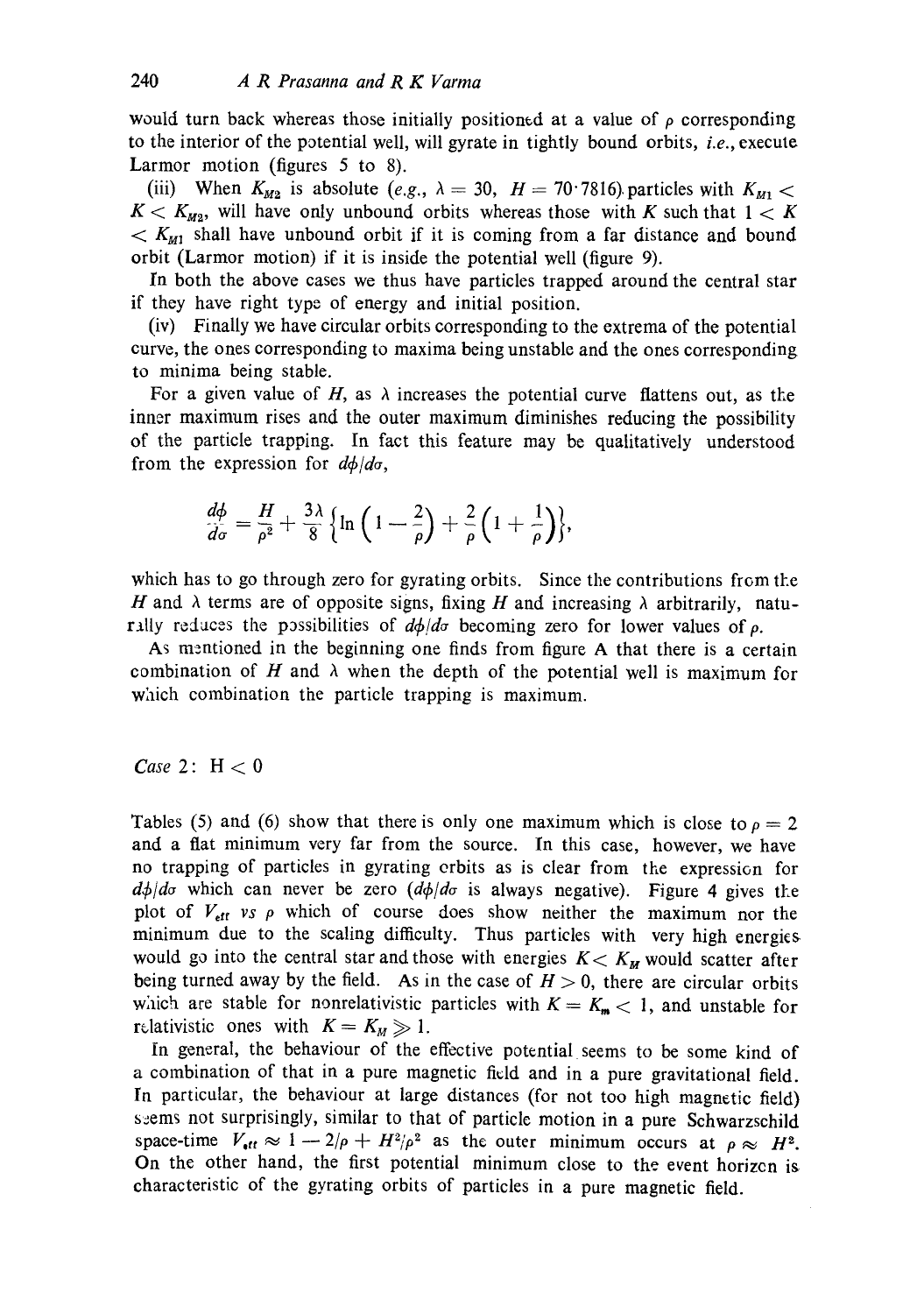

Figure 4. Plot of  $V_{\text{eff}}$ ,  $v_s \rho$  for three different values of  $H < 0$ . There is no potential well and thus no trapping of particles. The behaviour is just the same for other values of  $\lambda$  too.

#### **5. Numerical integration of orbit equations**

We next consider the numerical integration of the equations of motion to determine the precise forms of trajectories. The initial conditions for such an integration have to be appropriately chosen. We thus consider briefly the manner in which these initial conditions are picked.

#### *Case (a) : Equatorial plane*

The equation to be integrated are those given by (4.1) to (4.3). For this we need initially, apart from the values of the physical parameters,  $K$  and  $\lambda$ , the velo.:ities  $(d\rho/d\sigma)$ <sub>0</sub>  $(d\phi/d\sigma)$ <sub>0</sub> and the initial position  $\rho_0$  and  $\phi_0$ . In the case of bound orbits, since the particle executes Larmor motion, we should have  $d\phi/d\sigma = 0$  at some  $\rho = \rho_0$ . We thus choose initially  $(d\phi/d\sigma)_0 = 0$  at  $\rho = \rho_0$ . This gives us from (4.2)

$$
H = -\frac{3\lambda \rho_0^2}{8} \left\{ \ln \left( 1 - \frac{2}{\rho_0} \right) + \frac{2}{\rho_0} \left( 1 + \frac{1}{\rho_0} \right) \right\}
$$
 (5.1)

and

$$
\left(\frac{d\rho}{d\sigma}\right)_0 = \sqrt{K^2 - 1 + 2/\rho_0} \tag{5.2}
$$

from (4.3). Thus now specifying  $\lambda$ , K,  $\rho_0$  and  $\phi_0$  we have all the necessary initial values. We choose always  $\phi_0 = 0$ .

We have considered a number of cases but presented a few typical cases here (figures 5 to 9). We find that for a given  $\lambda$ , as the initial position tends closer to the event horizon the Larmor circle gets smaller and flatter inside. This feature is probably due to the effects of curvature on the magnetic field.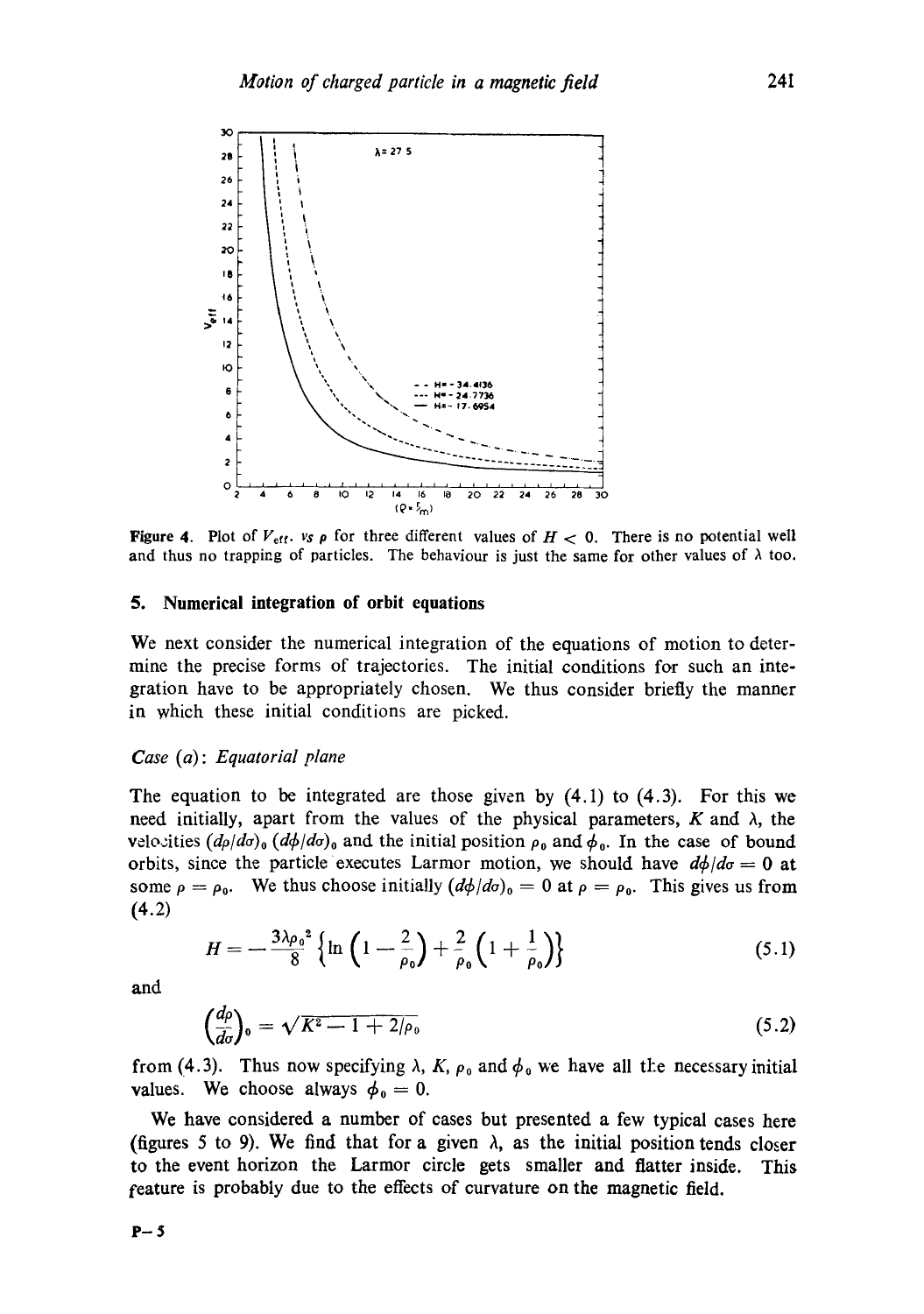





 $K=3$ ,  $\lambda=30$ .  $\beta=2.1$ ,  $H=81.2964$ 



 $K=2$ ,  $\lambda=100$ ,  $\rho_0=3$ ,  $H=70.7816$ 

Figures 5, 6, 7, 8, 9. Equatorial plane view of the orbits of a positively charged particle in a dipole magnetic field on the Schwarzschild background, the magnetic field itself being modified by the curvature of space-time. The various physical parameters are indicated in the figures. The turning points which correspond to the envelopes of the gyrating orbits are as follows :

(5)  $\rho_{\min} = 2.562$   $\rho_{\max} = 4.560$ , (6)  $\rho_{\min} =$  $2.300 \rho_{\text{max}} = 2.829, (7) \rho_{\text{min}} = 3.526 \rho_{\text{max}} =$  $4.987, (8)$   $\rho_{\min} = 2.834$   $\rho_{\max} = 3.220, (9)$   $\rho_{\min}$  $= 2.023 \rho_{\text{max}} = 2.195.$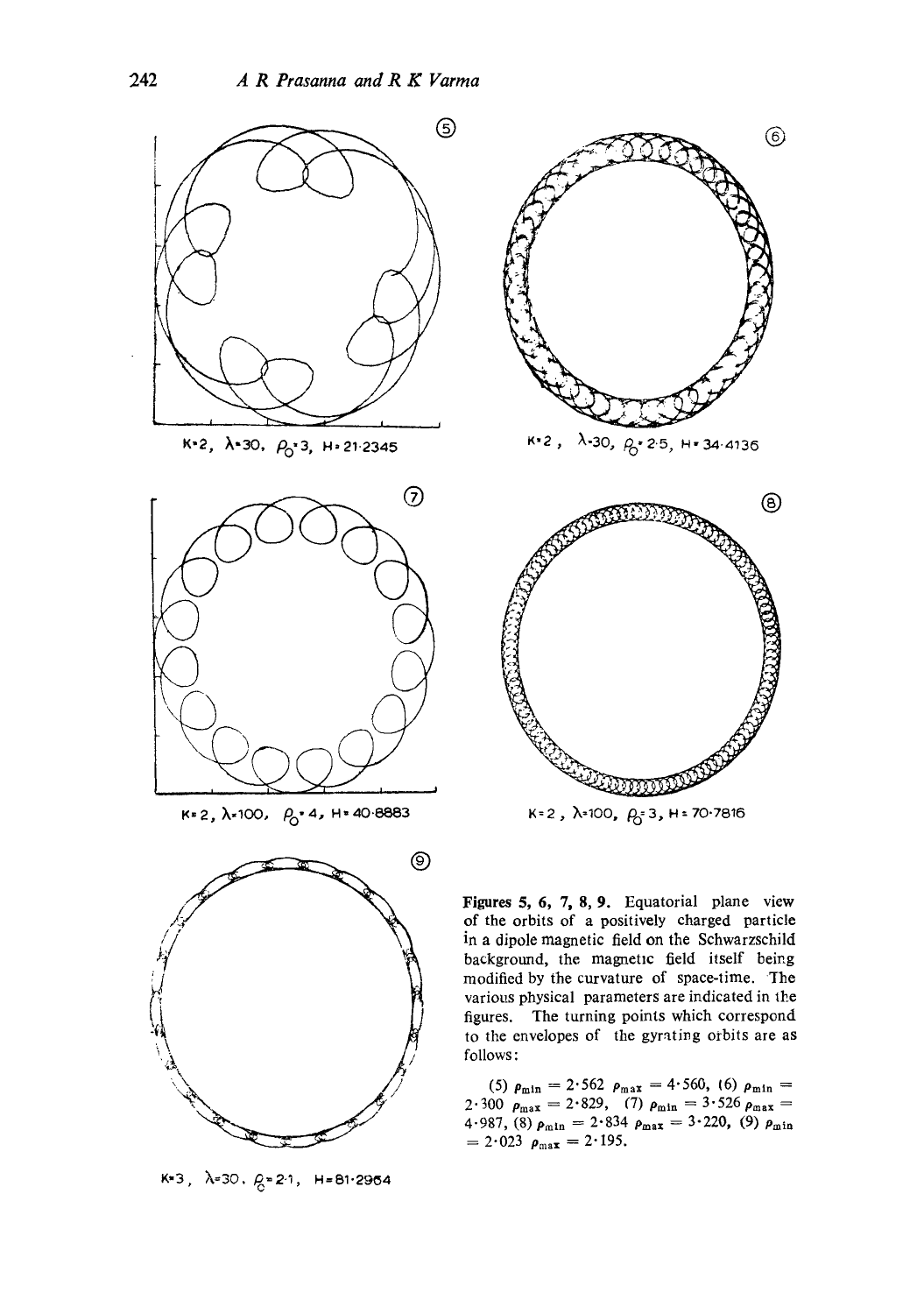## *Case* (b): Motion along the field lines

In order to consider the motion along the field lines we need to consider the  $\theta$ motion as well. We have to integrate the system of eqs  $(3.7)$  to  $(3.9)$ . For initial conditions we again choose

$$
\left(\frac{d\phi}{d\sigma}\right)_0 = 0 \text{ at } \rho = \rho_0 \,, \ \theta_0 = \pi/2 \tag{5.3}
$$

so that we have

$$
H = -\frac{3\lambda \rho_o^2}{8} \Big[ \ln \Big( 1 - \frac{2}{\rho_o} \Big) + \frac{2}{\rho_o} \Big( 1 + \frac{1}{\rho} \Big)_o \Big] \tag{5.4}
$$

and

$$
\left(\frac{d\rho}{d\sigma}\right)_0^2 = K^2 - \left(1 - \frac{2}{\rho_0}\right) \left\{1 + \rho_0^2 \left(\frac{d\theta}{d\sigma_0}\right)^2\right\}.
$$
\n(5.5)

We need to specify  $(d\partial/d\sigma)_{\rm o}$  or  $(d\rho/d\sigma)_{\rm o}$ . From (5.5) we get for  $(d\rho/d\sigma)_{\rm o}$  to be real, the condition on  $(d\theta/d\sigma)$ <sub>0</sub> to be

$$
\left(\frac{d^{\frac{3}{2}}}{d\sigma}\right)_0^2 < \left[\frac{K^2}{\rho_0^2}\left(1 - \frac{2}{\rho_0}\right)^{-1} - \frac{1}{\rho_0^2}\right].\tag{5.6}
$$

Thus specifying  $\lambda$ , K,  $\rho$ , and  $(d\theta/d\sigma)$  say, we can integrate the system of eqs (3.7) to (3.9) and obtain the orbits. Figure 10 presents a typical case of the motion along the field lines. As may be seen from the figure, the features are essentially same as in the case of a pure magnetic field in that the particle gyrates in a given tube of lines reflecting between two mirror points, if the magnetic field is sufficiently large, and the initial volocity in the direction small When the magnetic field is lower, the particle oscillates up and down the  $\theta = \pi/2$  plane for a while till the  $\rho$  value reaches a certain minimum at which the particle moves continuously towards the central star. However a more general analysis has not



Figure 10. Projection of the  $(\rho, \theta)$  motion of positively charged particle indicating the reflection at mirror points; the particle executes an oscillatory motion characteristic of the motion in a magnetic field.